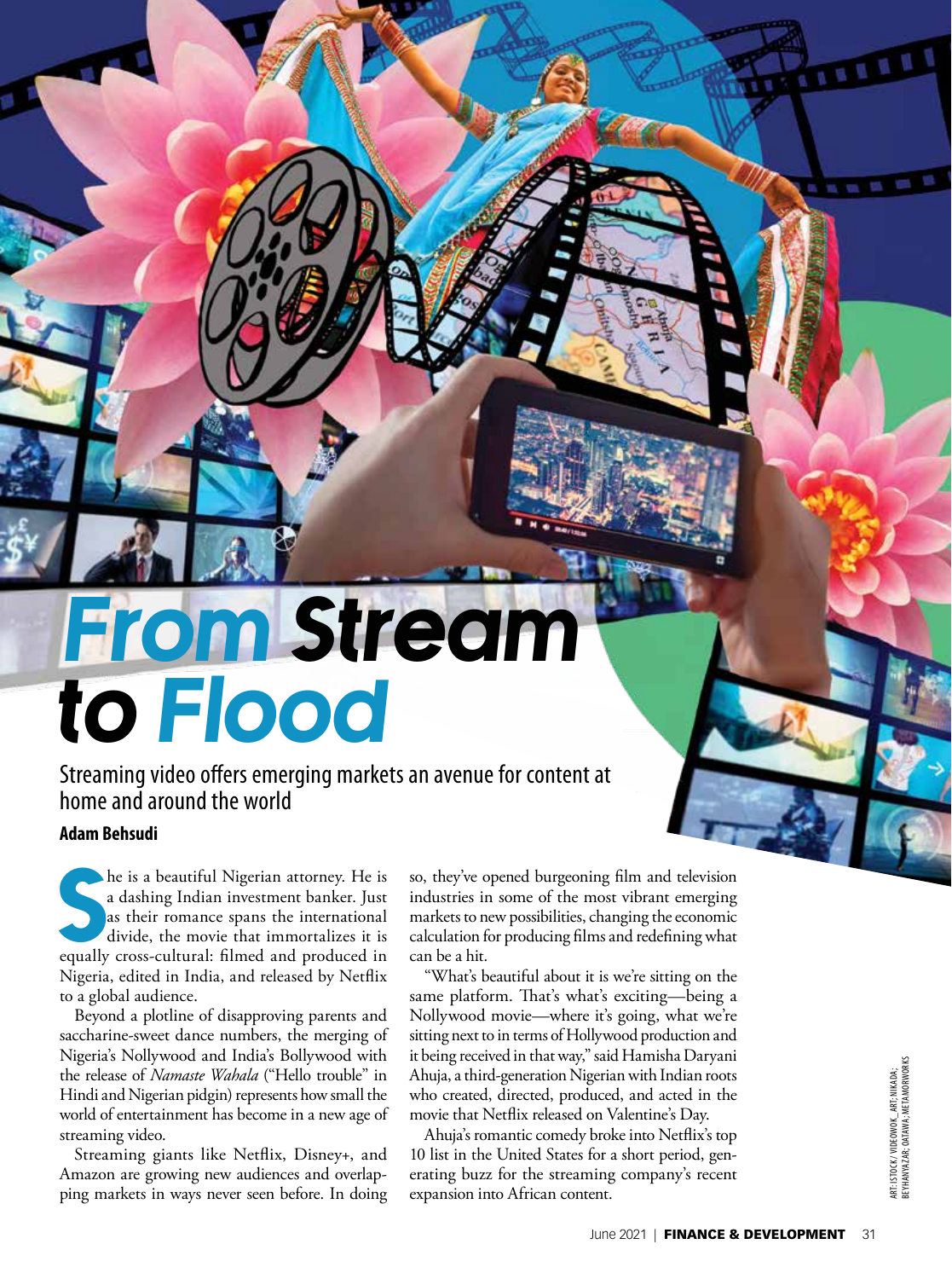The growth of streaming services has only enhanced the entertainment industry as a driver of economic activity in large emerging markets like India, where by some estimates the sector accounts for 1 percent of GDP; Nigeria, where more than a million people work directly or indirectly for Nollywood—the second-highest employer after agriculture; and China, which overtook the United States in box office sales last year. Even though the pandemic has had an unavoidable impact, people's desire to be entertained remains a constant, and the digitization of content is changing the rules of the game.

"I think right now we are at the beginning of a huge wave of international content and more investment in international content than we've ever seen," said Stefan Hall, project lead for media, entertainment, and culture at the World Economic Forum.

## Infrastructure is king

In Asia's largest emerging markets, the growth of streaming services has exploded (see Chart 1). Subscriptions to video streaming services in India grew from 4.5 million in 2017 to 59.6 million in 2020. Indonesia saw growth increase from 200,000 subscribers in 2017 to 8 million in 2020. Thailand and the Philippines saw growth in the same period of 130 percent and 71 percent, respectively, according to Media Partners Asia, an independent research and consulting firm.

"In the last three to four years, there has been a mobile revolution in those markets, particularly



in India, where you just had a massive data spike," said Vivek Couto, the Singapore-based executive director of Media Partners Asia. "The landscape from an infrastructure perspective has multiplied."

In India, rapid expansion in internet access has fueled fierce competition between the country's largest telecommunications providers, which has driven down data prices to some of the lowest in the world. Most people access streaming video services on their smartphones, and India has some of the highest data usage per smartphone in the world.

In 2019, Netflix in India launched a mobile-only plan that would allow users to stream content to their smartphones or tablets for less than \$3 a month. Netflix rolled out a similar plan in Malaysia. On the other side of the world, Spain-based Telefónica, one of the largest providers of telecommunications services in Latin America, announced in 2018 a multiyear partnership that would allow subscribers to seamlessly sign up for Netflix on its platforms across the region. In Africa, where internet service poses more of a challenge, the streaming service is working with telecommunications operators to make it easier for potential subscribers to make payments.

The trend has only accelerated with the COVID-19 pandemic. An annual survey of thousands of viewers from 10 advanced and emerging market economies found that nearly half of those surveyed subscribed to streaming services in the first half of 2020, with spending more time at home as the main reason.

This new level of connectivity in many countries has eased the entry of major streaming players, which has in turn redefined the possibilities and increased competition in the area of content creation.

While streaming services have made it easier for content to travel beyond a country's borders to a regional market or a global audience, enticing and retaining subscribers who seek more options from their own countries remain a key focus.

In 2019, Disney+ acquired Hotstar, India's leading streaming service, which now comprises 30 percent of the streaming service's subscriber base. Netflix is steadily ramping up investment in the creation of local content in new parts of the world, including a new push into Africa last year with more original content. The streaming titan that started as a mail-order DVD rental service gained 36.6 million customers in 2020, its largest annual gain, and now boasts more than 200 million subscribers worldwide. After making a